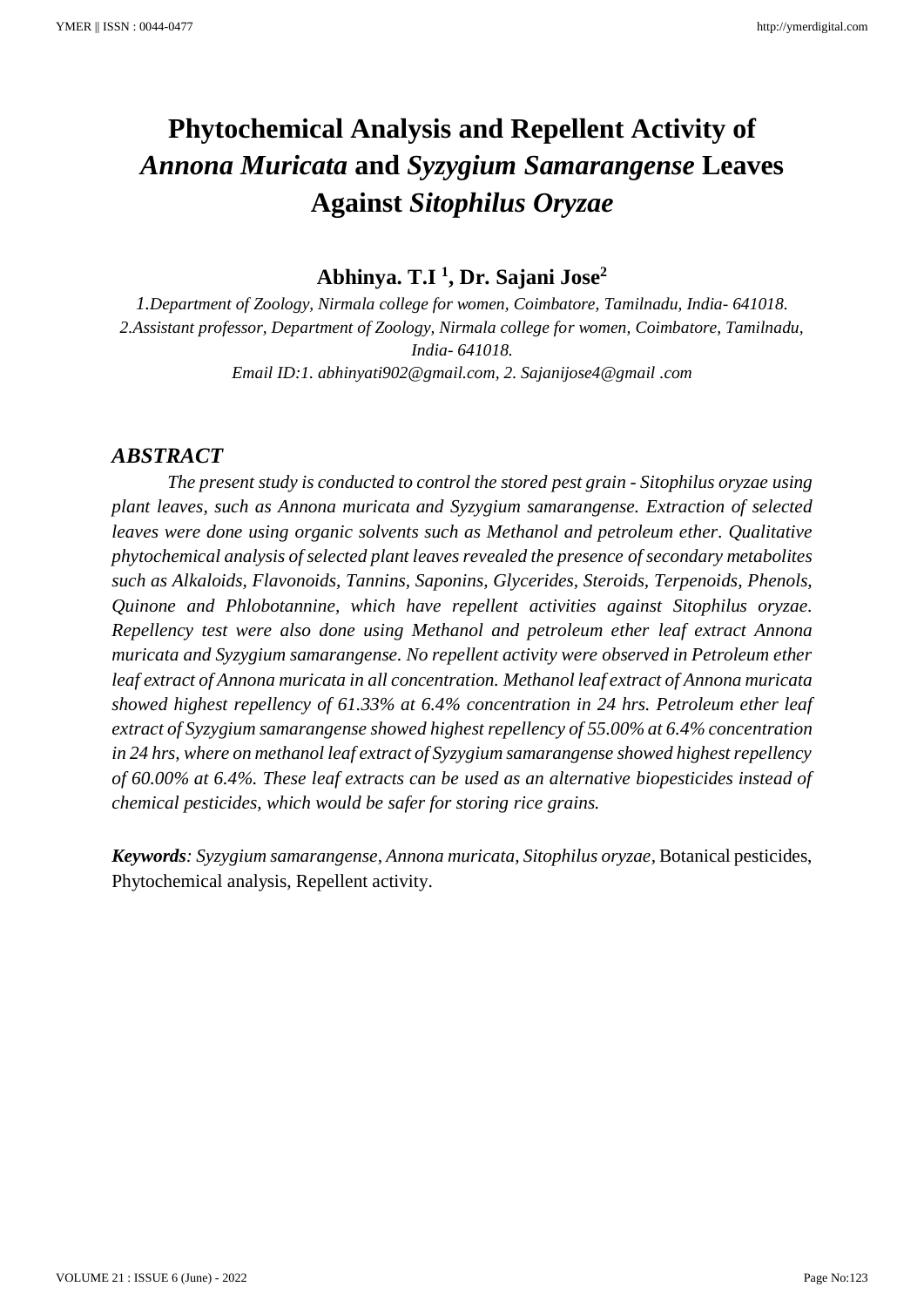### **1. INTRODUCTION**

Botanical insecticides are applied to control insect from use of essential oils, flavonoids, alkaloids, glycosides, esters, and fatty acids having anti-insect effect use to remove insect [1]. Each plant contains of numerous significant components that can be used in medical field, and can be involved in the development of diverse kind of drugs [2]. Several products of plants have been tried with a good degree of success as protectants against a number of stored grain insect pests [3]. The study showed the presence of secondary metabolites in *Annona muricata* and *Syzygium samarangense* and the main aim is to estimate the repellent properties of crude extracts of above plants against Stored pest *Sitophilus oryzae*.

## **2. MATERIALS AND METHODS** **2.1 PLANT MATERIAL COLLECTION AND PREPARATION OF EXTRACTS**

The new leaves of *Annona muricata, Syzygium samarangense* were collected from surroundings of Thikkodi Gramapanchayat. The leaves were clean, dried in sunlight, ground into powder, and kept at 20°C for further studies. The leaf powder of 30 g was extracted in 100 ml methanol or petroleum ether in Soxhlet extraction apparatus at 60°C for 48 hrs. The crude extract was clean, evaporated under reduced pressure at 70°C in a rotary vacuum evaporater, and then dried in 80 $\degree$ C lyophilizer, the lyophilized powder was stored at 4 $\degree$ C for 48 hrs, [4]. Extracts of different samples were prepared rendering to methods developed by Wagner H *et al.,* Khandelwal KR. and Mukherjee PK.

#### **2.2 RICE WEEVIL REARING**

Adult rice weevils *(S. oryzae)* were obtained from naturally infested milled rice. The insect was reared in a plastic container (3.7 cm height, 7.5 cm diameter) under laboratory conditions at  $28 \pm 2^{\circ}$ C, 65-70% relative humidity, 12-hr light,12hr dark and covered with a fine mesh cloth for ventilation. This jasmine rice *(Oryzae sativa)* var. KDML 105 was used in all experiments. The container was returned to the rearing and the culture was continued for a month to allow new adults emerged. The insects of 7-10 days old were used for the experiments.

#### **2.3 PHYTOCHEMICAL ANALYSIS**

#### **Qualitative analysis**

Preliminary phytochemical analysis [5] were carried out to test the presence of Tannins, Flavonoids, Terpenoids, Alkaloids, Steroids, Saponins, Quinones, Glycosides, Phenols and Phlobotannins.

#### **1) DETECTION OF ALKALOIDS**

The extracts were dissolved in 1 ml of dilute sulphuric acid and filtered using Whatman No.1 filter paper and the filtrate treated with Mayer's reagent. The appearance of cream colour indicates the presence of alkaloids.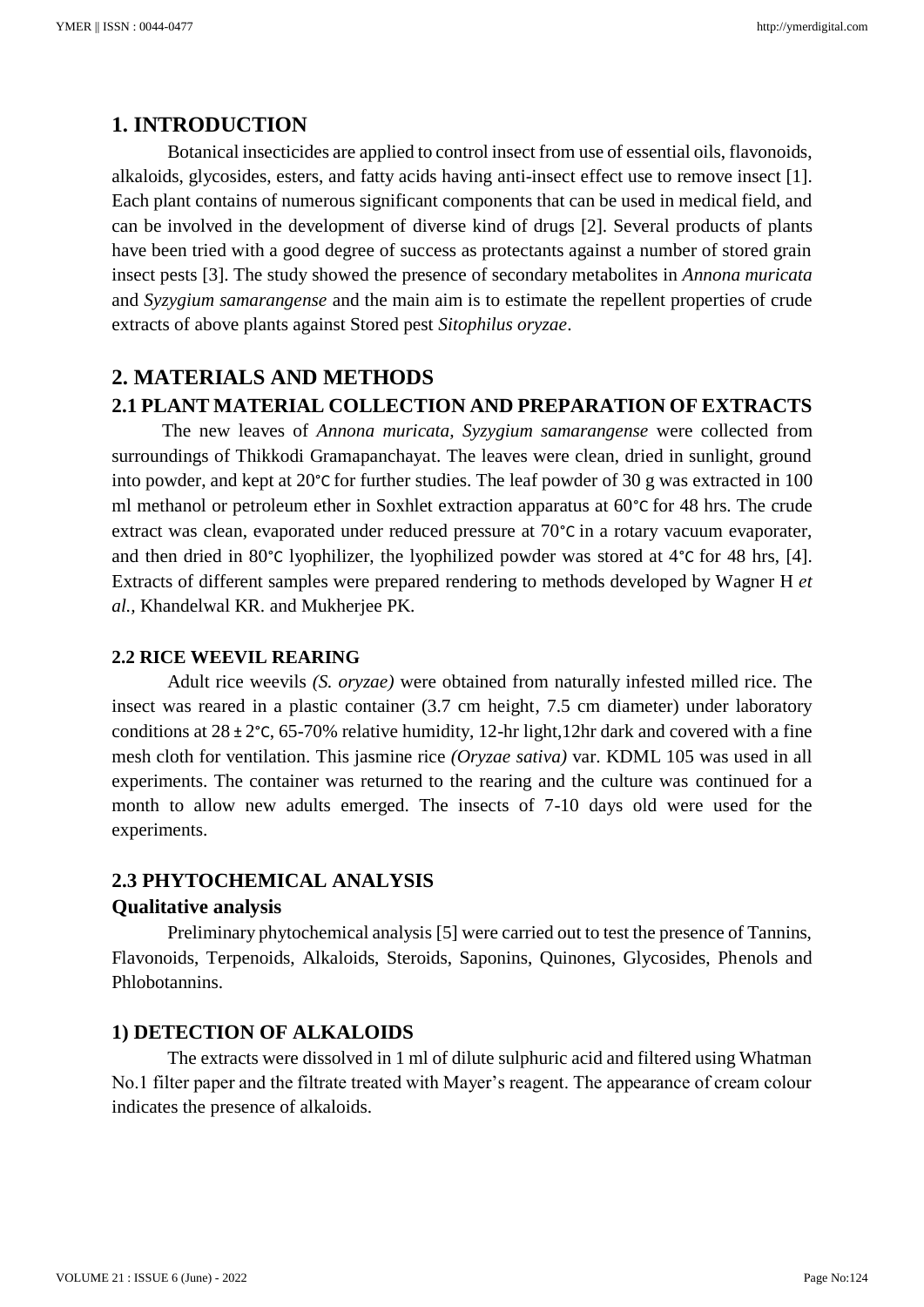#### **2) DETECTION OF FLAVONOIDS**

The extracts were mixed with 1-2 ml of ammonia and add 1-2 ml of sulphuric acid. Presence of yellow colour indicate the presence of Flavanoids.

## **3) DETECTION OF TANNINS**

The extracts were dissolved in 10 ml of distilled water and allowed to settle and filtered. To the filtrate 1- 2 ml of 5% ferric chloride was added. The appearance of deep green colour indicates the presence of tannin. Another portion of the filtrate was treated with 1-2 ml of iodine solution and a faint bluish colour confirmed the presence of tannin.

#### **4) DETECTION OF SAPONINS**

About 1 ml of test extract was dissolved in 20 ml of distilled water and shaken in a graduated cylinder for 15 minutes. Formation of 1 cm layer of foam indicates the presence of saponins.

#### **5) DETECTION OF GLYCOSIDES**

The extracts were dissolved in 10 ml of diluted water under boiling conditions. This was filtered and 2 ml of the filtrates hydrolysed with a few drops of concentrated HCL and the solution was rendered alkaline with 1-2 drops of ammonia solution. Five drops of this solution were added to 2 ml of Benedict's qualitative reagent and boiled. A reddish-brown precipitate showed the presence of glycosides.

#### **6) DETECTION OF STEROIDS**

The extracts were dissolved in 2 ml of chloroform. To this 1 ml of concentrated sulphuric acid was carefully added to form a lower layer. A reddish-brown colour at the interface indicates the presence of steroids.

#### **7) DETECTION OF TERPENOIDS**

The extracts were dissolved in 1ml of chlorofoam and 1 ml of acetic anhydride. To this solution 2 drops of concentrated sulphuric acid were added. A pink colour which changes to bluish green on standing indicated the presence of Terpenoids**.**

#### **8) DETECTION OF PHENOLS**

The extracts were dissolved in 10 ml of water and ferric chloride solution (5%) or gelatin solution (1%) or lead acetate solution (10%). The appearance of deep blue colour with ferric chloride or precipitation with other reagents indicates the presence of total phenols.

#### **9) DETECTION OF QUINONE**

About 2 ml of test extract was added to 3 ml of hydrochloric acid. The appearance of a yellow precipitate indicates the presence of Quinone.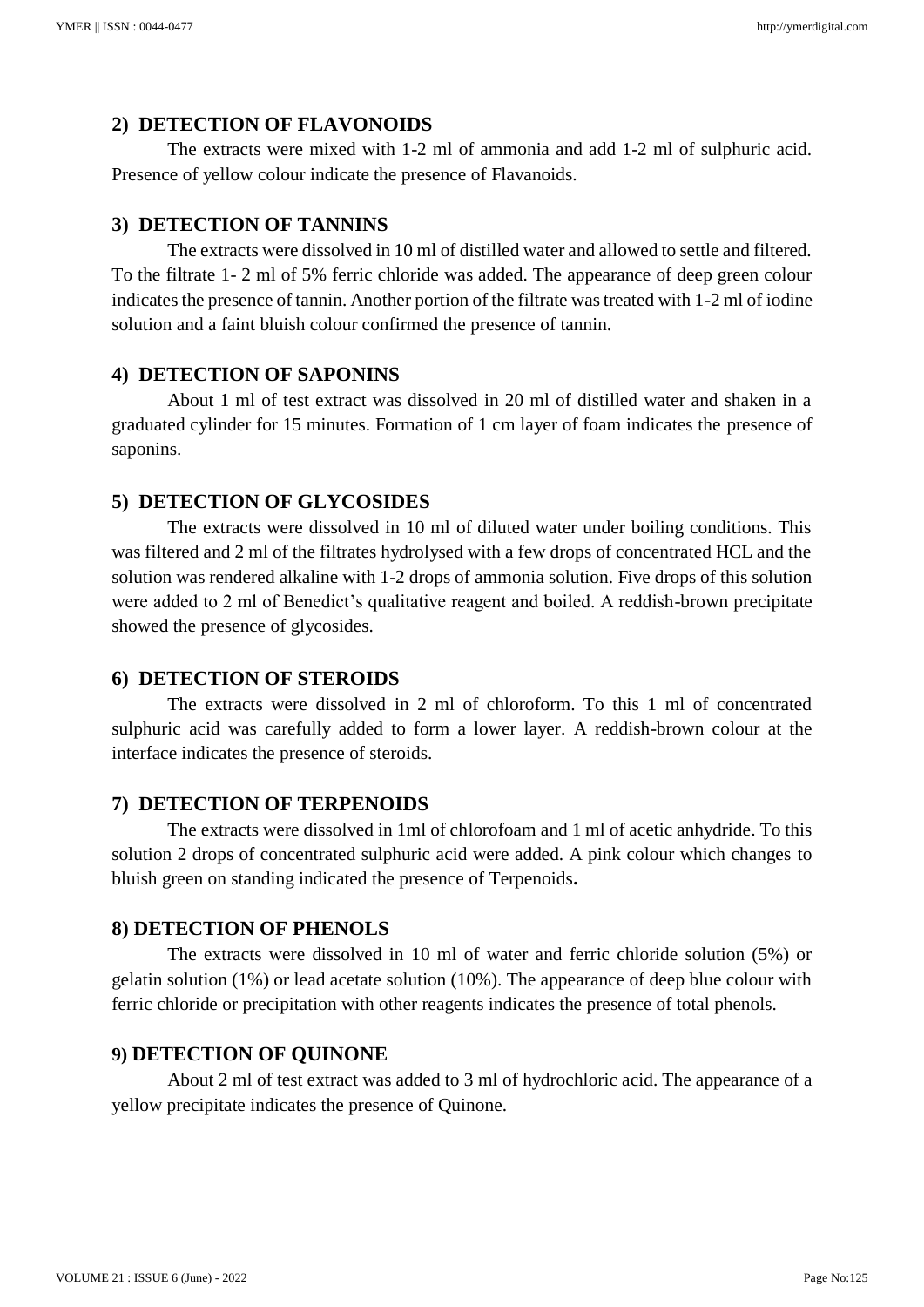#### **10) DETECTION OF PHLOBOTANIN**

About 2 ml extract was added to 2 ml 1% Hcl. Formation of red precipitate indictes the presence of phlobotanin.

#### **2.4 REPELLENT TEST OF PLANT LEAF EXTRACTS**

The effects of crude extracts on repellence were conducted by a cone bioassay. The setting was as in. Twenty grams of milled grains were thoroughly mixed with 0.8, 1.6, 3.2 and 6.4% extracts. The mixed grains were put in a small plastic bottle. The small plastic bottle placed in a large bottle. The adult weevils were introduced into the middle of the mixed grains put in small plastic bottle. The weevils those escaped out from the cone were counted after 15, 30, and 60 minutes, 1, 12 and 24 hrs. 1% methanol and petroleum ether were used as control. The bottle contained 20 gm milled rice grains which were mixed with various concentrations of extracts. The weevils were introduced into the middle of bottle. The escaped *sitophilus oryzae* would fall on plate.

#### **2.5 STATISTICAL ANALYSIS**

All experiments were performed in triplicate and data are the Mean  $\pm$  S.E. Data were subjected to one-way analysis of variance (ANOVA). The means were separated using the Duncan multiple rang tests when ANOVA was significant  $(P<0.05)$ .

# **3. RESULT AND DISCUSSION**

## **3.1 PHYTOCHEMICAL ANALYSIS**

The results of Qualitative phytochemical analysis of Petroleum ether and Methanol leaf extract of *Annona muricata* and *Syzygium samarangense* were shown in (Table 1 and 2).

 Petroleum ether leaf extract of *Annona muricata* showed the presence of Tannins and Steroids. Whereas, Alkaloids, Flavonoids, Saponins, Glycerides, Terpenoids, Phenols, Quinone and phlobotanin were absent. In Methanol leaf extract of *Annona muricata* showed the presence of Alkaloids, Flavonoids, Tannins, Saponins, Glycerides, Steroids, Terpenoids and Phenols. Whereas, Quinone and Phlobotannine were absent. The petroleum ether leaf extract of *Syzygium samaragense* showed the presence of Tannins Steroids, Flavonoids, Terpenoids and Phenols. Whereas Quinone, and Phlobotannine Alkaloids, Saponins, Glycerides were absent. In methanolic leaf extracts of *Syzygium samaragense* showed the presence of Flavonoids, Tannins, Saponins, Glycerides, Steroids, Terpenoids and Phenols were present. Whereas, Alkaloids, Steroids and Phlobotannins were absent.

Phytochemical analysis of the leaf extract of the *Annona muricata* plant shows the presence of secondary metabolites like tannins, steroids, cardiac glycosides, etc [7]. Phytochemical screening of all solvent extracts of *Annona muricata* leaf revealed the presence of alkaloids, carbohydrates, saponins, proteins, amino acids, phytosterols, coumarins, fats and oils, phenolic and flavonoids [8]. The phytochemical analysis of *Annona muricata* dried and powdered leaves revealed the quantitative percentage of ascorbic acid, beta-carotene, flavonoids, alkaloids, tannins, saponins and reducing sugars [9]. The leaves of *Syzygium samarangense* contained many compounds, which are flavonoids, Phenolic compounds, tannins, terpenoids, and sterols. Other metabolite groups, such as volatile Oils, Sysamarins F-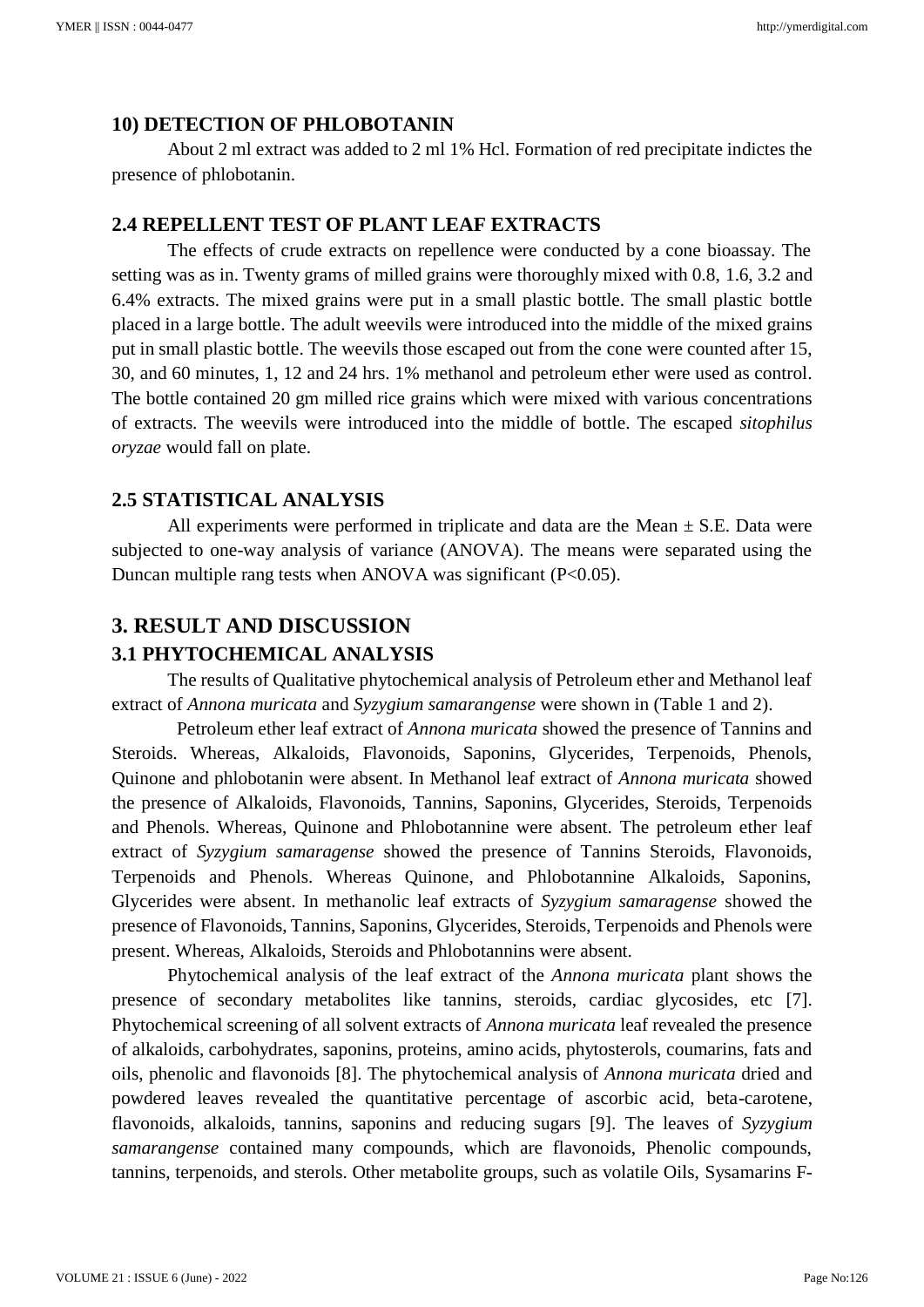G [10]. Methanolic root extract of *Syzygium samarangens*e showed the presence of tannins, flavonoids, terpenoids., and phenols [11]. The leaves of *Syzygium samarangense* contained many compounds, which are flavonoids, phenolic compounds, tannins, terpenoids, and sterols [12].

#### **3.2 REPELLENT ACTIVITY**

The repellent effects of Petroleum ether leaf extract of *Annona muricata* showed no repellency effects, in any concentration.

The repellent effects of methanol leaf extract of *Annona muricata* approximately increased from 11.66% to 41.33% at 0.8%. At 1.6% the repellent effects of methanol leaf extract of *Annona muricata*, approximately increased from 21.33% to 50.66%. At 3.2% the repellent effects methanol leaf extract of *Annona muricata* leaf methanol extract approximately increased from 31.61% to 56.00%. At 6.4% the repellent effects of methanol leaf extract of *Annona muricata* approximately increased from 41.33% to 61.33%. All treatments where compare with control (Table-3). The repellent effects of Petroleum ether leaf extract of *Syzygium samarangense* extract approximately increased from 21.33% to 37.67% at 0.8 %. At 1.6% the repellent effects of approximately Petroleum ether leaf extract of *Syzygium samarangense* increased from 25.33% to 44.01%. At 3.2% the repellent effects of Petroleum ether leaf extract of *Syzygium samarangense* extracts approximately increased from 30.33% to 50.66%. At 6.4 % the repellent effects of Petroleum ether leaf extract of *Syzygium samarangense* approximately increased from 35.33 % to 55.00 %. All treatments where compare with control. (Table-4).

The repellent effects of methanol leaf extract of *Syzygium samarangense* approximately increased from 12.66% % to 34.33% at 0.8 %. At 1.6 % the repellent effects of methanol leaf extract of *Syzygium samarangense* approximately increased from 21.10% to 42.01 %. At 3.2 % the repellent effects of methanol leaf extract of *Syzygium samarangense* approximately increased from 31.33% to 51.66%. While the methanol leaf extract of *Syzygium samarangense* shows highest repellency 60.00% at the concentration 6.4% and 24 hrs. Methanolic leaf extract of *Annona muricata* shows highest repellency of 61.33% at the concentration of 6.4% in 24 hrs. Petroleum ether leaf extract of *Syzygium samarangense* shows lowest repellency 55 % at the concentration of 6.4% in 24 hrs (Table-5).

Jayakumar, Arivoli, Raveen, and Tennyson, (2017) reported thar repellent activity of camphor, citronella, eucalyptus, lemon and wintergreen oil essential oils against stored product pests; the adult rice weevil *Sitophilus. oryzae* Linnaeus 1763 (Coleoptera: *Curculionidae*), due to nor attractant activity [13]. *Annona muricata* and *Syzygium samarangense* extract exhibited high repellency against rice weevils, which was similar to the neem acetone extract [14] and to the extract of *Urica dioica L* and *Taraxacum officinale* [15]. There were some evidences supported that the compounds present in *Annona muricata* and *Syzygium samarangense* exerted a toxic effect by troublemaking normal respiratory activity of the weevils resulting in asphyxiation and subsequent death [16]. Some plants contained irritant and foul-smelling chemicals to which strongly repelled stored product insect pest [17], [18]. These supports the repellent activities of our studied plants to the stored grain pest.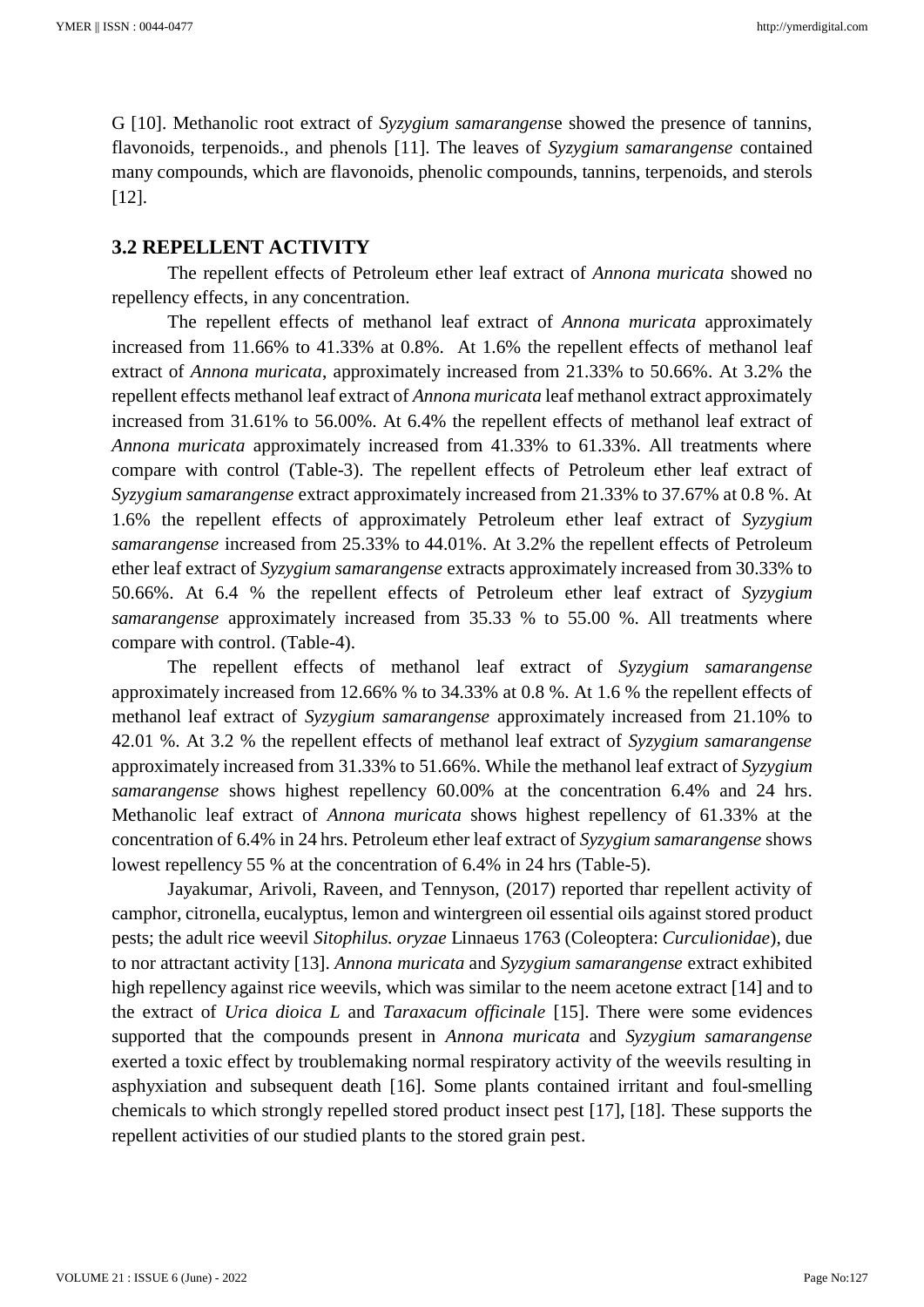| Sl.no       | <b>Compounds</b> | <b>Petroleum</b><br>ether | <b>Methanol</b> |
|-------------|------------------|---------------------------|-----------------|
| 1           | Alkaloids        |                           | $^{+}$          |
| 2           | Flavanoids       |                           | $^{+}$          |
| 3           | <b>Tannins</b>   | $^{+}$                    | $+$             |
|             | Saponins         |                           | $^{+}$          |
| 5           | Glycerides       |                           | $^{+}$          |
| 6           | <b>Steroids</b>  |                           | $^{+}$          |
|             | Terpenoids       |                           | $\,+\,$         |
| 8           | Phenols          |                           | $^{+}$          |
| $\mathbf Q$ | Quinone          |                           |                 |
| 10          | Phlobotannine    |                           |                 |

# **Table 1. Qualitative Phytochemical Screening of Petroleum Ether and Methanol leaf Extract of** *Annona Muricata*

| Table 2. Qualitative phytochemical screening of Petroleum ether and |  |
|---------------------------------------------------------------------|--|
| Methanol leaf Extract of Syzygium samarangense                      |  |

| Sl.NO          | <b>Compounds</b> | <b>Petroleum</b><br><b>Ether</b> | <b>Methanol</b>    |
|----------------|------------------|----------------------------------|--------------------|
| 1              | Alkaloids        |                                  |                    |
| $\overline{2}$ | Flavanoids       | $^{+}$                           | $^{+}$             |
| 3              | Tannins          | $^{+}$                           | $^{+}$             |
| 4              | Saponins         |                                  | $^{+}$             |
| 5              | Glycerides       |                                  | $^{+}$             |
| 6              | <b>Steroids</b>  | $^{+}$                           | $+$                |
| 7              | Terpenoids       | $^{+}$                           | $\hspace{0.1mm} +$ |
| 8              | Phenols          | $^{+}$                           | $^{+}$             |
| 9              | Quinone          |                                  |                    |
| 10             | Phlobotannins    |                                  |                    |

| Table 3. Comparison of Repellent activities of Methanol Leaf extract of |
|-------------------------------------------------------------------------|
| <i>Annona Muricata</i> on Adult Rice Weevils in 20 grams rice grains    |

| <b>Concentration</b> | $%$ Repellent activity (Mean $\pm$ SE) |                               |                               |                               |                               |  |
|----------------------|----------------------------------------|-------------------------------|-------------------------------|-------------------------------|-------------------------------|--|
| $\frac{6}{6}$        | $15 \text{ min}$                       | <b>30 min</b>                 | 1 <sub>hr</sub>               | 12 <sub>hr</sub>              | 24 <sub>hr</sub>              |  |
| 0.8                  | $11.66 \pm 0.33$ <sup>c</sup>          | $14.66 \pm 0.88$ <sup>a</sup> | $22.66 \pm 0.33$ <sup>a</sup> | $32.66 \pm 0.66^b$            | $41.33 \pm 0.66$ <sup>e</sup> |  |
| 1.6                  | $21.33 \pm 0.88^b$                     | $24.33 \pm 0.33^a$            | $28.01 \pm 0.33$ <sup>c</sup> | $38.33 \pm 0.33$ <sup>d</sup> | $50.66 \pm 0.33$ <sup>e</sup> |  |
| 3.2                  | $31.61 \pm 0.33$ <sub>b</sub>          | $35.33\pm0.81^b$              | $44.33 \pm 0.66^a$            | $47.66 \pm 0.88^b$            | $56.00 \pm 0.57$ <sup>e</sup> |  |
| 6.4                  | $41.33 \pm 0.88$ <sup>a</sup>          | $43.01 \pm 1.73$ <sup>b</sup> | $48.33 \pm 0.33^e$            | $54.66 \pm 0.33$ <sup>d</sup> | $61.33 \pm 0.66^a$            |  |
| <b>Control</b>       | $0.00 \pm 0.00$                        | $0.00 \pm 0.00$               | $0.00 \pm 0.00$               | $0.00 \pm 0.00$               | $0.00 \pm 0.00$               |  |

a-f means within a column followed by different letters are significantly,

P˂0.05, Duncan multiple rank test (DMRT).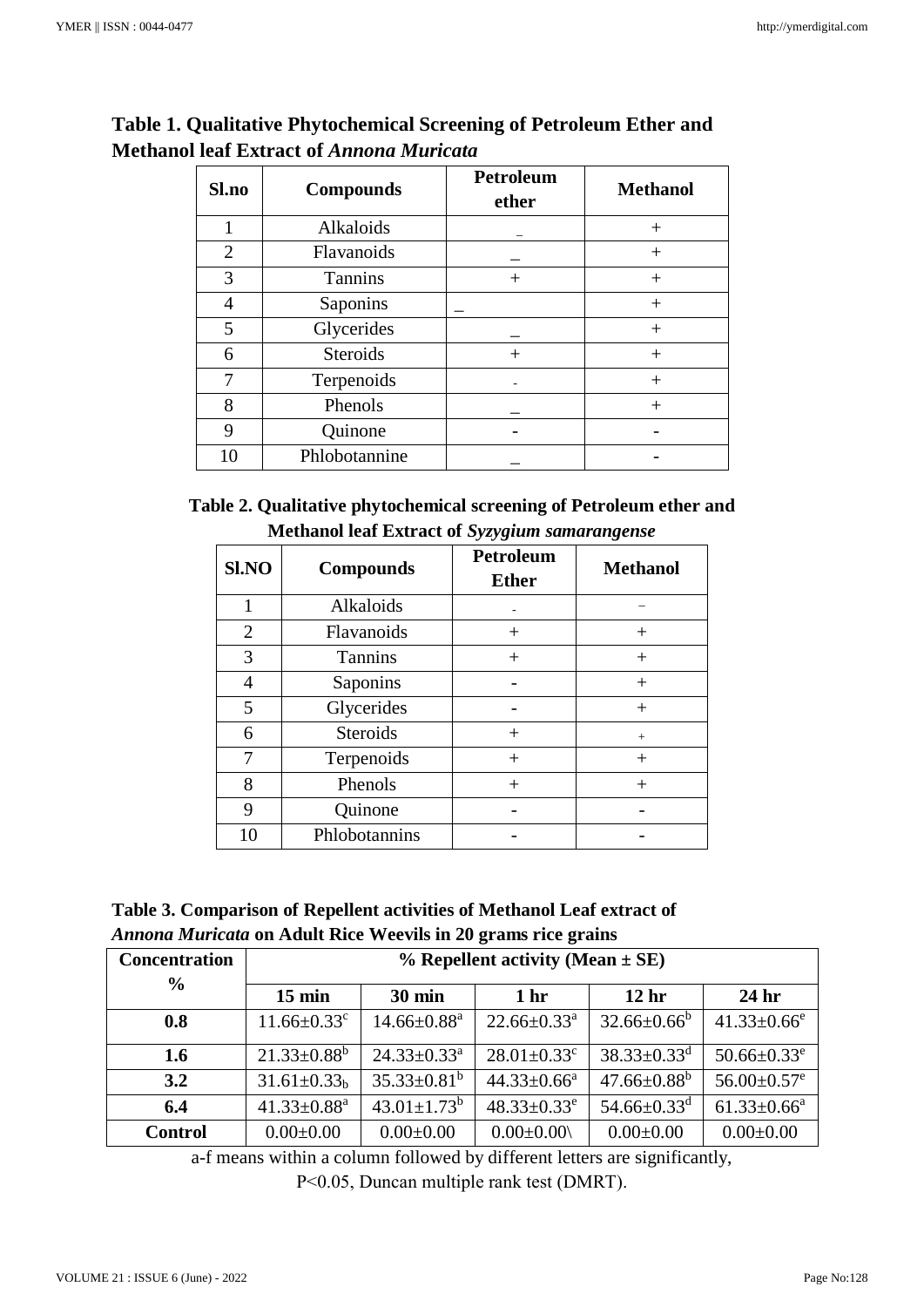| <b>Concentration</b> | $%$ Repellent activity (Mean $\pm$ SE) |                               |                               |                                |                               |  |
|----------------------|----------------------------------------|-------------------------------|-------------------------------|--------------------------------|-------------------------------|--|
| $\frac{0}{0}$        | $15 \text{ min}$                       | <b>30 min</b>                 | 1 <sub>hr</sub>               | 12 <sub>hr</sub>               | 24 <sub>hr</sub>              |  |
| 0.8                  | $21.33 \pm 088$ <sup>a</sup>           | $24.33 \pm 0.33$ <sup>c</sup> | $26.66 \pm 0.33$ <sup>d</sup> | $31.33 \pm 0.66^b$             | $37.67 \pm 0.33$ <sup>c</sup> |  |
|                      |                                        |                               |                               |                                |                               |  |
| 1.6                  | $25.33 \pm 0.88^b$                     | $28.66 \pm 0.67$ <sup>d</sup> | $31.66 \pm 0.88$ <sup>c</sup> | $34.67 \pm 0.33^b$             | $44.01 \pm 0.57$ <sup>a</sup> |  |
| 3.2                  | $30.33 \pm 0.33^e$                     | $34.00 \pm 0.57$ <sup>d</sup> | $37.66 \pm 0.33$ <sup>a</sup> | $41.33 \pm 0.88$ <sup>c</sup>  | $50.66 \pm 0.33$ <sup>a</sup> |  |
| 6.4                  | $35.33 \pm 0.57$ <sup>a</sup>          | $39.33 \pm 0.33$ <sup>c</sup> | $43.67 \pm 0.66^b$            | $48.00 \pm 0.573$ <sup>d</sup> | 55.00±0.88 <sup>c</sup>       |  |
| <b>Control</b>       | $0.00 \pm 0.00$                        | $0.00 \pm 0.00$               | $0.00 \pm 0.00$               | $0.00 \pm 0.00$                | $0.00 \pm 0.00$               |  |

**Table-4. Comparison of Repellent activities of the Petroleum ether Leaf extracts of**  *Syzygium samarangense* **on adult rice weevil in 20 grams rice grains**

a-f means within a column followed by different letters are significantly, P˂0.05, Duncan multiple rank test (DMRT).

## **Table-5**. **Comparison of repellent activities of the Methanol leaf extracts of**  *Syzygium samarangense* **on adult rice weevil in 20 grams rice grains**

| <b>Concentration</b> | $%$ Repellent activity (Mean $\pm$ SE) |                               |                               |                          |                               |
|----------------------|----------------------------------------|-------------------------------|-------------------------------|--------------------------|-------------------------------|
| $\frac{6}{9}$        | $15 \text{ min}$                       | $30 \text{ min}$              | 1 <sub>hr</sub>               | 12 <sub>hr</sub>         | 24 <sub>hr</sub>              |
| 0.8                  | $12.66 \pm 0.33^b$                     | $21.33 \pm 0.88$ <sup>c</sup> | $24.33 \pm 0.88$ <sup>c</sup> | $31.33 \pm 0.88a$        | $34.33 \pm 0.66^b$            |
| 1.6                  | $21.10 \pm 0.57^{\rm b}$               | $27.33 \pm 0.33^a$            | $32.33 \pm 0.33^a$            | $38.33 \pm 0.333$        | $42.01 \pm 0.57^{\rm b}$      |
| 3.2                  | $31.33 \pm 0.66^b$                     | $36.66 \pm 0.88$ <sup>c</sup> | $42.01 \pm 0.57$ <sup>d</sup> | $44.66 \pm 0.88$ e       | $51.66 \pm 0.33$ <sup>a</sup> |
| 6.4                  | $36.66 \pm 0.88$ <sup>e</sup>          | $43.33 \pm 1.20^a$            | $51.00 \pm 1.20a$             | $53.01 \pm 0.57^{\rm b}$ | $60.00 \pm 0.66^{\text{a}}$   |
| <b>Control</b>       | $0.00 \pm 0.00$                        | $0.00 \pm 0.00$               | $0.00 \pm 0.00$               | $0.00 \pm 0.00$          | $0.00 \pm 0.00$               |

a-f means within a column followed by different letters are significantly,

P˂0.05, Duncan multiple rank test (DMRT).

## **4. CONCLUSION**

 Medicinal plants were the powerful source of health due to its active compounds that is responsible for its numerous pharmacological activities. The result of this study revealed that application of *Annona muricata* and *Syzygium samarangense* leaf extracts improved adult repellency. Extraction from the leaves of *Annona muricata* and *syzygium samarangense* are composed of diverse phytochemicals. The present study conclusively revealed that that *Annona muricata* is a good source of several phytochemicals like alkaloids, flavonoids, saponins, tannins, terpenoids, proteins and anthraquinone. *Syzygium samarangense* produces diverse metabolites, including flavonoids, phenolic compounds, resorcinol derivatives, acylphloroglucinols, tannins, terpenoids, sterols, and other metabolite groups. The present result of repellent activity showed that *Annona muricata*. Methanol leaf extract of *Annona muricata* was found as a active grain protectants. These insecticidal effects of the botanicals and potential for their local availability make them attractive candidate in upgrading traditional post-harvest potential practices. These test plants being medicinal would yield naturally sound chemicals having no harmful effects on the non-target organisms.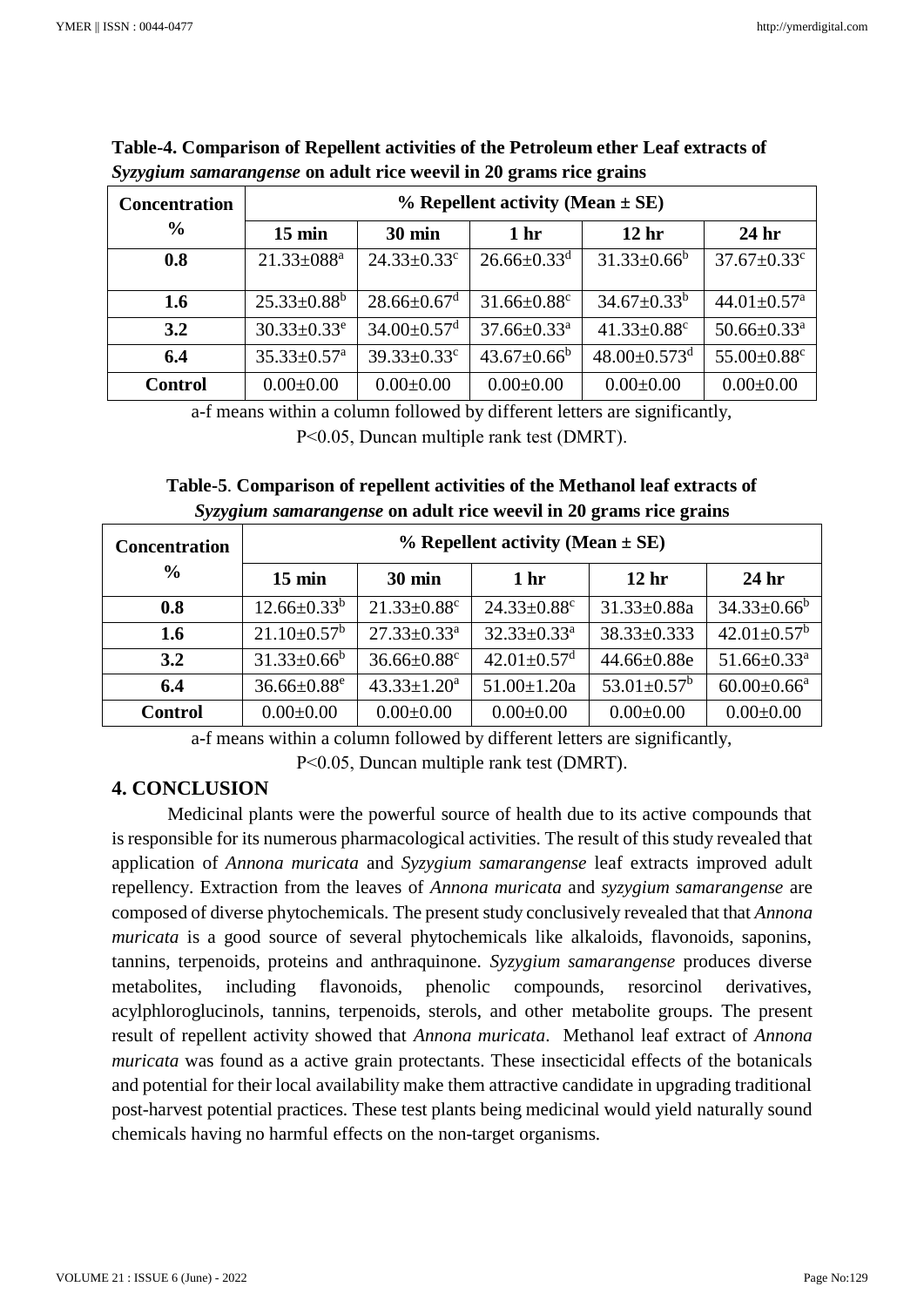## **REFERENCES**

- 1. Wafaa Hikal, Baeshen, Hussein A. H Said Al Ahl, (2017), Botanical Insecticide as Simple Extractives for Pest Control, Cogent Biology, 3, 1-16.
- 2. Ali Haider Mohammed, (2019), Importance of Medicinal Plants, Research in pharmacy and Health sciences, 5(2),151.
- 3. Uma Shanker, Dharam P Abrol, (2012), Integrated Pest Management in Stored Grains, 386- 407.
- 4. Saowanee Butone, (2010), Biological control of Rice weevils *(Sitophilus oryzae L.)* in stored milled rice by the extracts of mintweed, kitchen mint and kaffir lime, 78-107.
- 5. Vanitha Varadharaj, Umadevi Kumba and Vijayalakshmi Krishnamurthy (2012), Physicochemical, Phytochemical Screening and profiling of secondary metabolites of *Annona squamosa* leaf extract, 1(4),1143-1164.
- 6. Yahaya Gavamukulya, Fred Wamunyokoli, Hany A. El-Shemy, (2017), *Annona muricata*: is the natural therapy to most disease conditions including cancer growing in our backyard? A systemic review of its research history and future prospects; journal of tropical medicine, 10(9), 835-848.
- 7. Gajalakshmi. S, Vijayalakshmi. S and Devi Rajeswari. V, (2012), Phytochemical and Pharmacological Properties of *Annona muricata*: A review, International journal of pharmacy and pharmaceutical sciences, 4(2),1-6.
- 8. Aditi venktesh Naik, Krishnan Sellappan, (2019), Physicochemical and phytochemical analysis of different plant parts of *Annona muricata L* (*Annonaceae*), Pharm methods, 10(2), 70-78.
- 9. Usunobun usunomena, Okolie N Paulinus, (2015), Phytochemical Analysis and Mineral Composition of *Annona muricata* Leaves, International journal of research and current development. $1(1)$ , 38-42.
- 10. M. Madhavi, M. Raghu Ram, (2015), Phytochemical Screening and Evaluation of Biological Activity of Root Extract of *Syzygium samarangense*, International journal of research in pharmacy and chemistry, 5(4),753-763.
- 11. Chrisanta Tarigan, Hagar Pramastya, Muhamad Insanu, Irda Fidrianny, (2022). *Syzygium samarangense*; Review of Phytochemical Compounds and Pharmacological Activities, Biointerface research in applied chemistry, 1 2(2), 2084-2107.
- 12. Manickkam Jayakumar, Subramanian Arivoli, Rajasingh, Raveen and Samuel Tennyson, (2017), Repellent Activity of Fumigant Toxicity of a Few plant Oils against the adult Rice Weevil *Sitophilus oryzae Linneus* 1763 (Coleoptera: *Curculionidae*), 5(2), 324- 335.
- 13. Rahman. M. M, and Schmidt, G. H, (1999), Effect of *Acorus calamus (L)* (Araceae) essential oil vapours from various origin on *Callasobruchus phaseoli* (Gyllenhal) (Coleoptera : Bruchidae), Journal of Stored products research, 35, 285-295.
- 14. Jovanovic. Z, Kosti. M, Popovic, Z., (2007), Grain-Protective Properties of Herbal Extracts Against the bean weevil *Acanthoscelidas oetectus* Say. Journal of industrial crop production, 26(1), 100-104.
- 15. Odeyami, O. O, Masika, P, Afolayan, A. J, (2008), A Review of the Use of Phytochemicals for Insect Pest Control, African plant protection, 14, 1-7.